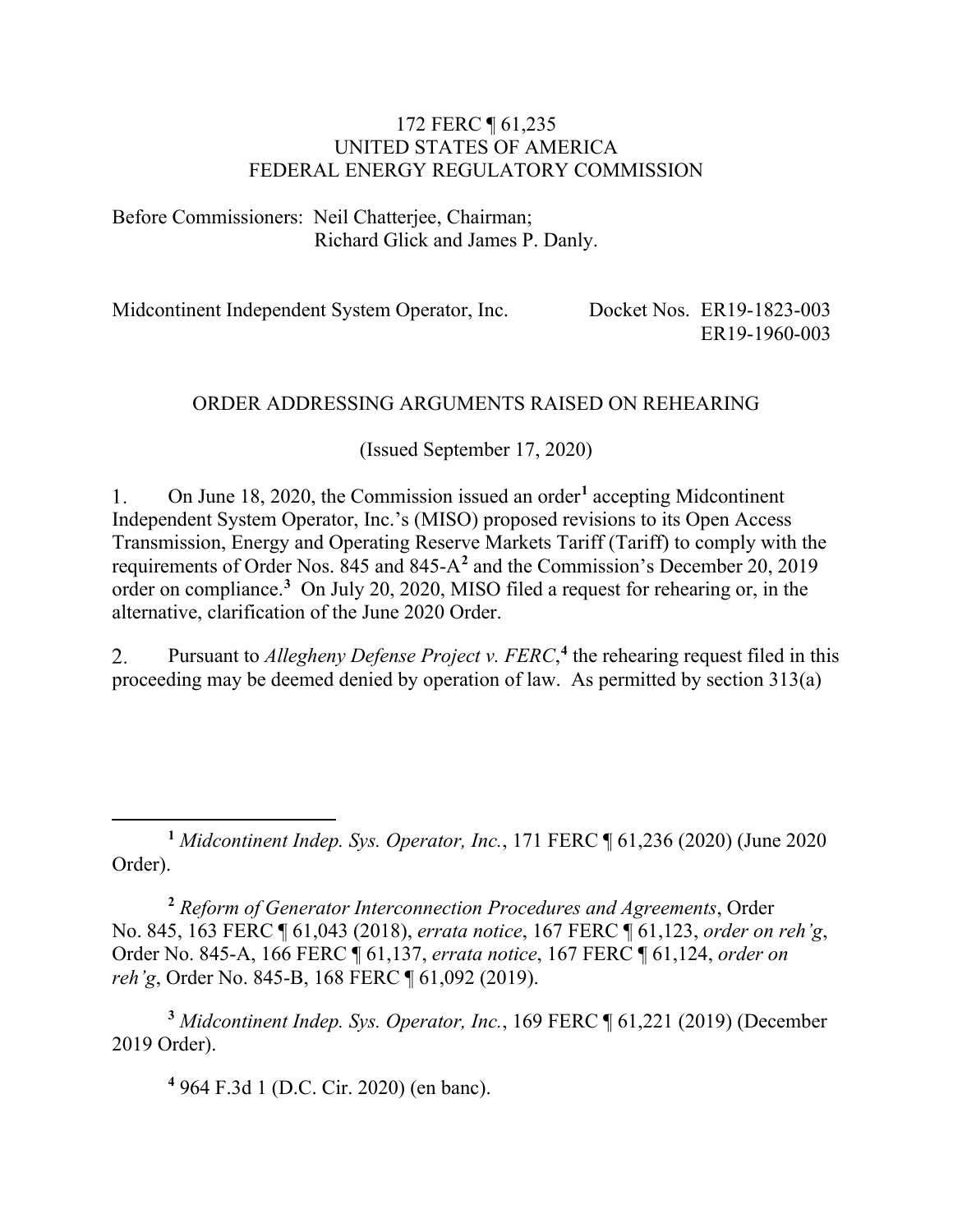of the Federal Power Act (FPA), **[5](#page-1-0)** however, we are modifying the discussion in the June 2020 Order and continue to reach the same result in this proceeding, as discussed below.**[6](#page-1-1)**

### **I. Background**

 $3<sub>1</sub>$ Order Nos. 845 and 845-A amended the Commission's *pro forma* Large Generator Interconnection Agreement (LGIA) and *pro forma* Large Generator Interconnection Procedures (LGIP) to improve certainty for interconnection customers, promote more informed interconnection decisions, and enhance the interconnection process. In Order Nos. 845 and 845-A, the Commission adopted 10 different reforms to improve the interconnection process and required transmission providers to submit compliance filings to incorporate those reforms into their tariffs.

 $\overline{4}$ . One of the reforms adopted by Order Nos. 845 and 845-A requires transmission providers to assess, and study if necessary, technological advancements proposed by an interconnection customer to determine if such advances can be incorporated into previously-submitted interconnection requests without being considered material modifications.**[7](#page-1-2)** Order Nos. 845 and 845-A directed transmission providers to include in their tariffs: (1) a definition of "permissible technological advancement" that, by definition, would not constitute a material modification; and (2) a technological change procedure that allows an interconnection customer to demonstrate that a technological advancement would result in electrical performance that is "equal to or better than" the electrical performance expected prior to the technological change and would not cause any reliability concerns.**[8](#page-1-3)** If the transmission provider cannot accommodate a proposed

<span id="page-1-1"></span>**<sup>6</sup>** *Allegheny Def. Project*, 964 F.3d at 16-17. The Commission is not changing the outcome of the June 2020 Order. *See Smith Lake Improvement & Stakeholders Ass'n v. FERC*, 809 F.3d 55, 56-57 (D.C. Cir. 2015).

<span id="page-1-2"></span><sup>7</sup> Order No. 845, 163 FERC ¶ 61,043 at P 518. Material modifications are "those modifications that have a material impact on the cost or timing of any Interconnection Request with a later queue priority date." *Pro forma* LGIA Art. 1. If a transmission provider determines that a proposed modification is material, the interconnection customer can choose to abandon the proposed modification or proceed and lose its queue position. Order No. 845, 163 FERC ¶ 61,043 at P 510.

<span id="page-1-3"></span>**<sup>8</sup>** *Id.* PP 518, 520; Order No. 845-A, 166 FERC ¶ 61,137 at P 155.

<span id="page-1-0"></span>**<sup>5</sup>** 16 U.S.C. § 825*l*(a) ("Until the record in a proceeding shall have been filed in a court of appeals, as provided in subsection (b), the Commission may at any time, upon reasonable notice and in such manner as it shall deem proper, modify or set aside, in whole or in part, any finding or order made or issued by it under the provisions of this chapter.").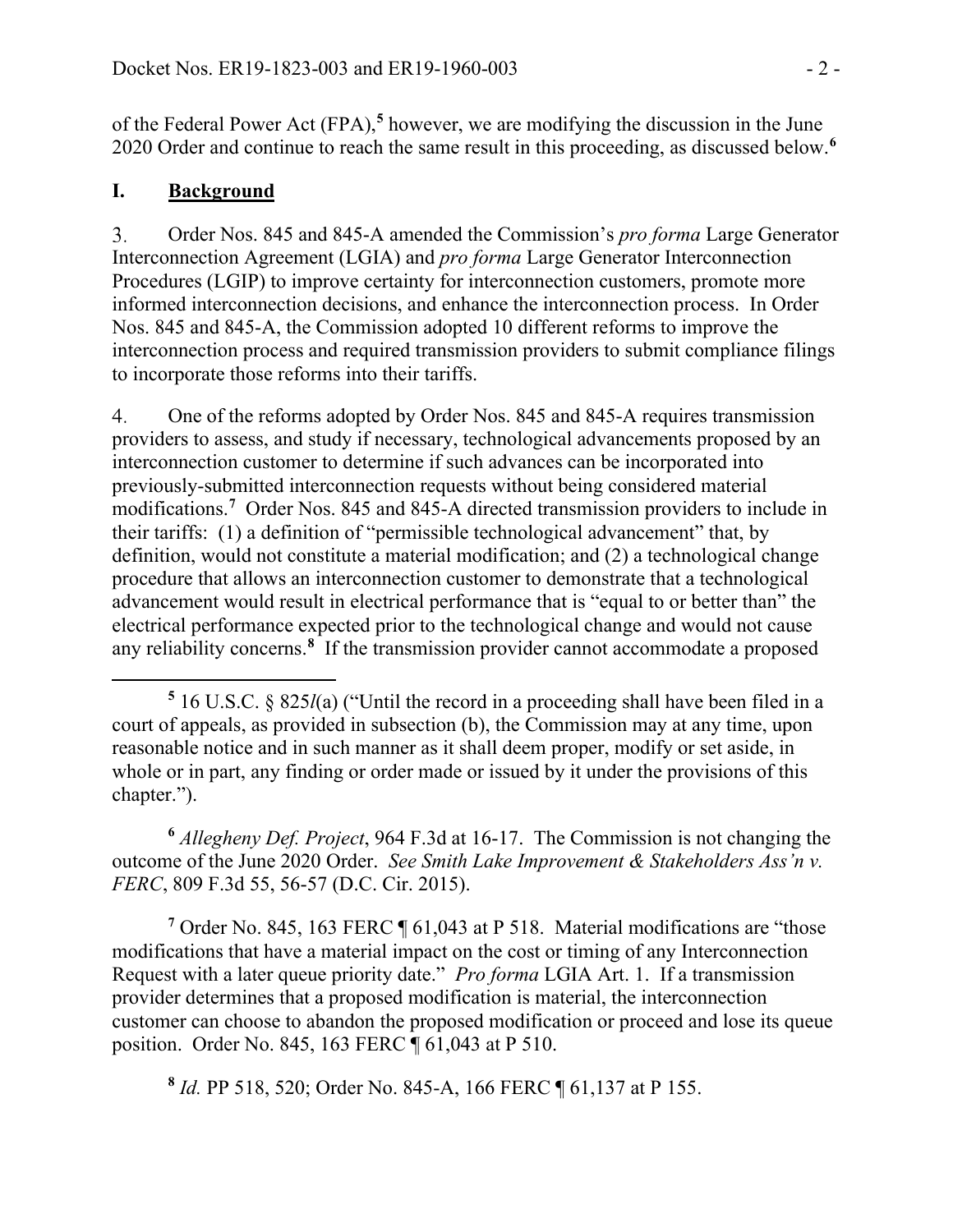technological advancement, it must make such a determination no more than 30 days after an interconnection customer submits a formal technological advancement request.**[9](#page-2-0)**

 $5<sub>1</sub>$ The Commission in Order No. 845 stated that changes between wind and solar technologies should not automatically be treated as non-material modifications because "such changes involve a change in the electrical characteristics of an interconnection request, and the transmission provider would likely need to evaluate the impacts of such changes."**[10](#page-2-1)** The Commission also found that the definition of "permissible technological advancement" must not include changes in generation technology or fuel type because they involve a change in the electrical characteristics of an interconnection request.

In the December 2019 Order, the Commission found that MISO's proposed 6. technological change procedure in its Generator Interconnection Procedures (GIP) partially complied with the requirements of Order Nos. 845 and 845-A.**[11](#page-2-2)** However, the Commission found that: (1) MISO had not justified a proposed 60-day timeline for performing additional studies on proposed permissible technological advancements; and (2) MISO's proposed Tariff revisions did not specify how MISO would evaluate a technological advancement request to determine if it was a material modification.**[12](#page-2-3)** The Commission directed MISO to make a further compliance filing addressing these two issues.

7. In the June 2020 Order, the Commission again found that MISO's proposed technological change procedure in its GIP partially complied with the requirements of Order Nos. 845 and 845-A.**[13](#page-2-4)** The Commission accepted MISO's more detailed explanation of the studies that it will conduct to determine whether the technological advancement request may be a material modification. The Commission directed MISO to submit a further compliance filing to revise its Tariff to provide that MISO will determine whether a technological advancement is a material modification within 30 calendar days of receipt of the initial technological advancement request.

8. In the June 2020 Order, the Commission also responded to a protest filed by Leeward Renewable Energy Development, LLC (Leeward) arguing, in part, that MISO

<span id="page-2-2"></span><span id="page-2-1"></span><span id="page-2-0"></span>**<sup>9</sup>** Order No. 845, 163 FERC ¶ 61,043 at P 535; Order No. 845-A, 166 FERC ¶ 61,137 at P 155.

**<sup>10</sup>** Order No. 845, 163 FERC ¶ 61,043 at P 530.

**<sup>11</sup>** December 2019 Order, 169 FERC ¶ 61,221 at P 140.

<span id="page-2-3"></span>**<sup>12</sup>** *Id.* PP 141, 142.

<span id="page-2-4"></span>**<sup>13</sup>** June 2020 Order, 171 FERC ¶ 61,236 at P 88.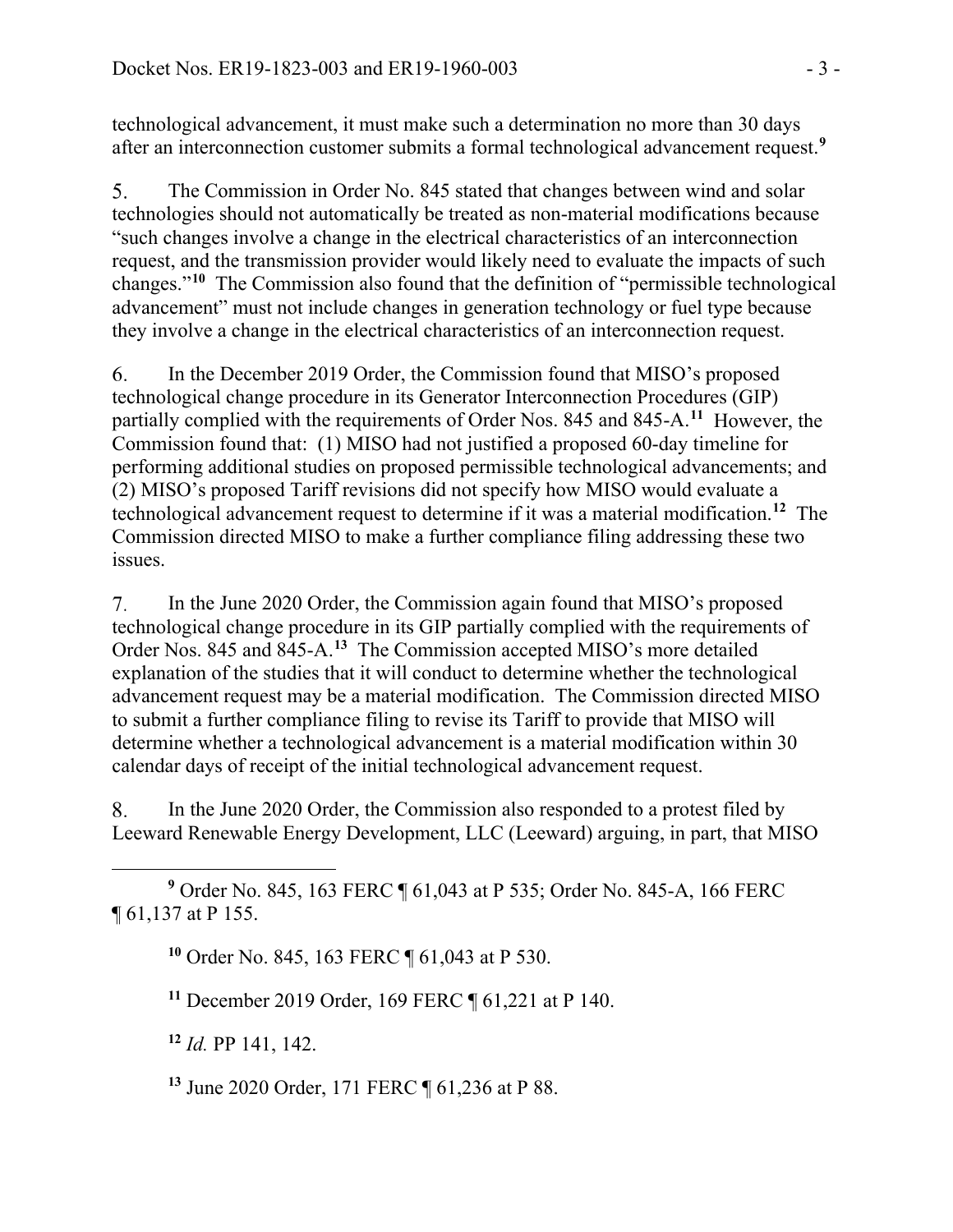was disregarding the language it proposed for material modifications.**[14](#page-3-0)** Leeward stated that it had a wind project in the Definitive Planning Phase (DPP) of MISO's interconnection queue**[15](#page-3-1)** and that MISO had refused to perform an analysis to determine whether converting the project to a solar resource would trigger the material modification standard, despite Leeward's offer to demonstrate that such conversion would result in "equal to or better" electrical performance and have no material adverse impact on the interconnection or on system reliability.**[16](#page-3-2)** In response, the Commission found that Order Nos. 845 and 845-A allow an interconnection customer to provide evidence that a requested technological change results in "equal to or better" performance and require MISO to evaluate such a demonstration.**[17](#page-3-3)** The Commission agreed with Leeward that MISO's Tariff allows Leeward to submit evidence that shows that its proposed technological change results in "equal to or better" electrical performance and does not constitute a material modification. The Commission further stated that, should Leeward fail to make such a demonstration, the proposed change should proceed through the material modification procedures.

9. On July 20, 2020, MISO filed a request for rehearing or, in the alternative, clarification of the June 2020 Order. On July 31, 2020, Leeward filed a motion for leave to answer and answer to MISO's request for rehearing or clarification. On August 17, 2020, MISO filed an answer to Leeward's answer.

## **II. MISO's Tariff Language**

10. The Tariff provisions relevant to MISO's request for rehearing are contained in sections 1, 4.4.1, and 4.4.1.1 of MISO's GIP. MISO proposed these provisions on compliance with Order Nos. 845 and 845-A and the Commission accepted these provisions in the December 2019 Order and June 2020 Order. Section 4.4.1 states that:

> During the [DPP] and prior to the issuance of draft GIA, the modifications permitted shall include: (a) a change in the technical parameters associated with the Generating Facility or MHVDC Connection Customer technology other than a

 $^{14}$  *Id.* P 81.

<span id="page-3-2"></span><span id="page-3-1"></span><span id="page-3-0"></span>**<sup>15</sup>** The DPP is the final phase of MISO's generator interconnection study process, during which MISO conducts reliability and deliverability studies that determine whether there is available transmission capacity to accommodate the interconnection of a new, proposed generating facility or whether network upgrades are needed.

**<sup>16</sup>** June 2020 Order, 171 FERC ¶ 61,236 at P 81.

<span id="page-3-3"></span>**<sup>17</sup>** *Id.* P 92.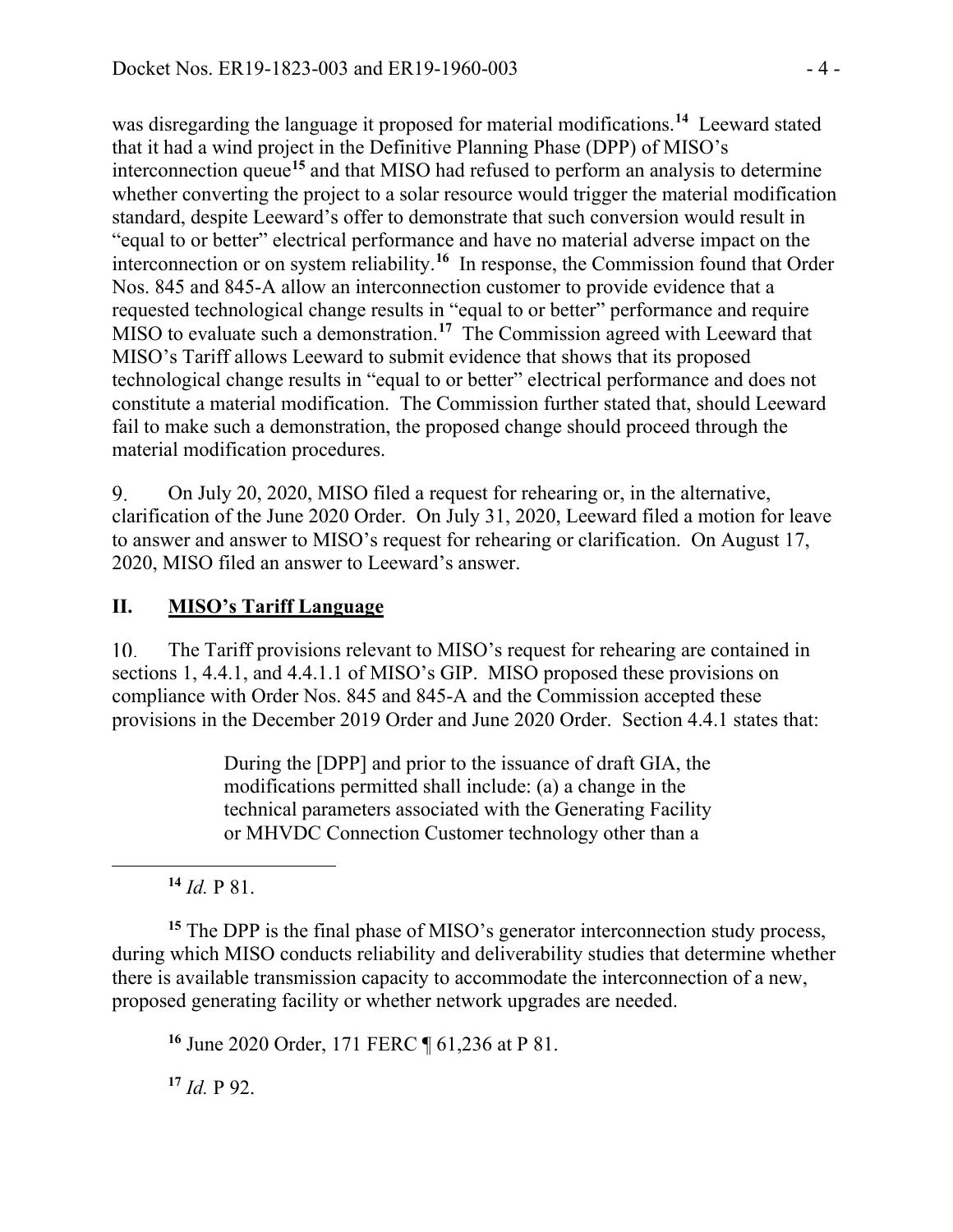Permissible Technological Advancement; (b) a change to the Point of Interconnection or Point of Connection permitted under Section 4.4; and (c) a Permissible Technological Advancement for the Generating Facility or MHVDC Connection Customer … Section 4.4.1.1 specifies a separate technological change procedure including the requisite information and process that will be followed to assess whether the Interconnection Customer's proposed technological advancement under Section 4.4.1(c) is a Material Modification.**[18](#page-4-0)**

MISO's separate technological change procedure, contained in section 4.4.1.1 of the GIP, states that:

> For permitted modification proposed by Interconnection Customer or MHVDC Connection Customer, Interconnection Customer or MHVDC Connection Customer shall submit a technological advancement request demonstrating that the proposed change is a Permissible Technological Advancement or submitting a detailed analysis to demonstrate that the proposed change is not a Material Modification … .

1. Upon receipt of a technological advancement request, the Transmission Provider shall review such request and supporting documentation to determine if the proposed change is a Permissible Technological Advancement or otherwise not a Material Modification within 30 days.**[19](#page-4-1)**

MISO's definition of Permissible Technological Advancement states that such an advancement does not, among other things, "change the fuel source of the proposed Generating Facility."**[20](#page-4-2)**

<span id="page-4-1"></span><span id="page-4-0"></span>**<sup>18</sup>** MISO Tariff, Attach. X (Generator Interconnection Procedures), § 4.4.1 (Modifications) (125.0.0). Capitalized terms that are not defined in this order have the meaning specified in the MISO Tariff.

**<sup>19</sup>** *Id.* § 4.4.1.1 (Technological Change Procedure) (125.0.0).

<span id="page-4-2"></span>**<sup>20</sup>** *Id.* § 1.P (Definitions) (125.0.0).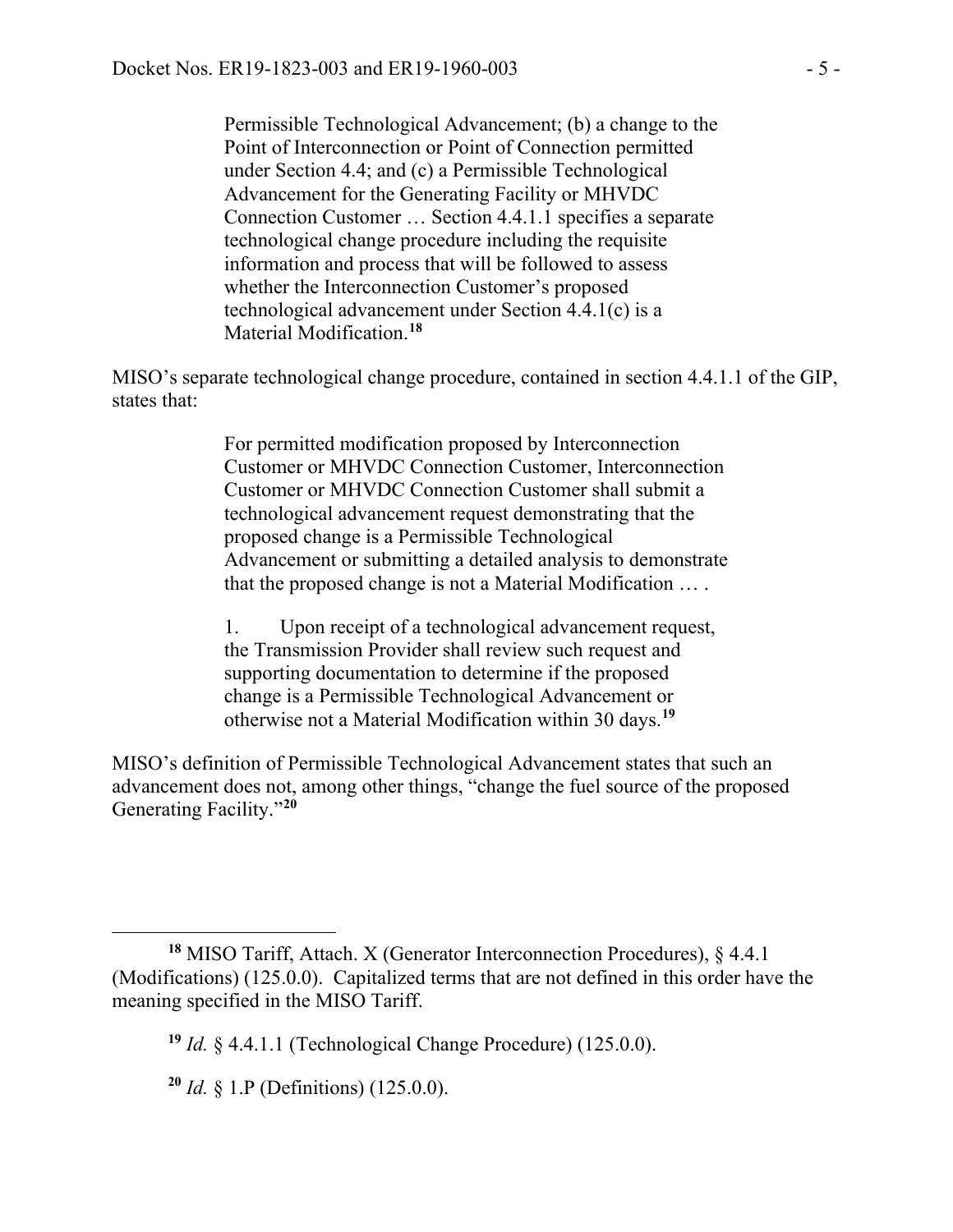#### **III. Rehearing Request**

MISO requests rehearing of the Commission's statement in the June 2020 Order 11. that MISO's Tariff allows Leeward to submit evidence that shows that its proposed technological change (from wind to solar) results in "equal to or better" electrical performance and does not constitute a material modification.**[21](#page-5-0)** MISO contends that this statement could be interpreted as requiring MISO to evaluate mid-DPP fuel change requests. MISO argues that its Tariff does not permit fuel changes after entering the DPP and that MISO should not be required to evaluate mid-DPP fuel change requests under the technological change procedure adopted in Order No. 845.**[22](#page-5-1)**

MISO states that section 4.4.1 of its GIP permits three types of modifications after 12. an interconnection request enters the DPP: (a) a change in the technical parameters associated with the generating facility; (b) a change in the point of interconnection; and (c) a Permissible Technological Advancement.**[23](#page-5-2)** MISO notes that its definition of Permissible Technological Advancement expressly excludes fuel changes; **[24](#page-5-3)** therefore, MISO states that a fuel change could only be considered after the interconnection request enters the DPP if it qualifies as a "change in the technical parameters associated with the Generating Facility." However, MISO asserts that this category of modifications, adopted in 2012 as part of its third major queue reform, was meant by MISO, and understood by the Commission, to exclude fuel source changes. To support this point, MISO cites its testimony in that proceeding, which states:

> once a project enters the [DPP], it needs to be a "definitive" project. Thus, there are only two types of changes that MISO will consider after a project enters the [DPP]. Those two changes are a turbine change and certain changes in the Point of Interconnection.**[25](#page-5-4)**

<span id="page-5-1"></span><span id="page-5-0"></span>**<sup>21</sup>** MISO Rehearing Request at 2 (citing June 2020 Order, 171 FERC ¶ 61,236 at P 92).

**<sup>22</sup>** *Id.* at 2-3.

**<sup>23</sup>** *Id.* at 8 (citing MISO Tariff, Attach. X, § 4.4.1 (125.0.0)).

<span id="page-5-3"></span><span id="page-5-2"></span>**<sup>24</sup>** *Id.* at 9 (citing MISO Tariff, Attach. X, § 1.P (125.0.0); Order No. 845, 163 FERC **[61,043 at P 530).** 

<span id="page-5-4"></span>**<sup>25</sup>** *Id.* at 10 (citing Filing in Docket No. ER12-309-000, Ex. 1 (Laverty Test.) at 32- 33 (filed Nov. 1, 2011)). MISO's testimony indicates that a turbine change is a request to change turbine manufacturers, such as switching from a General Electric unit to a similarly sized Suzlon unit. *Id.* at 33.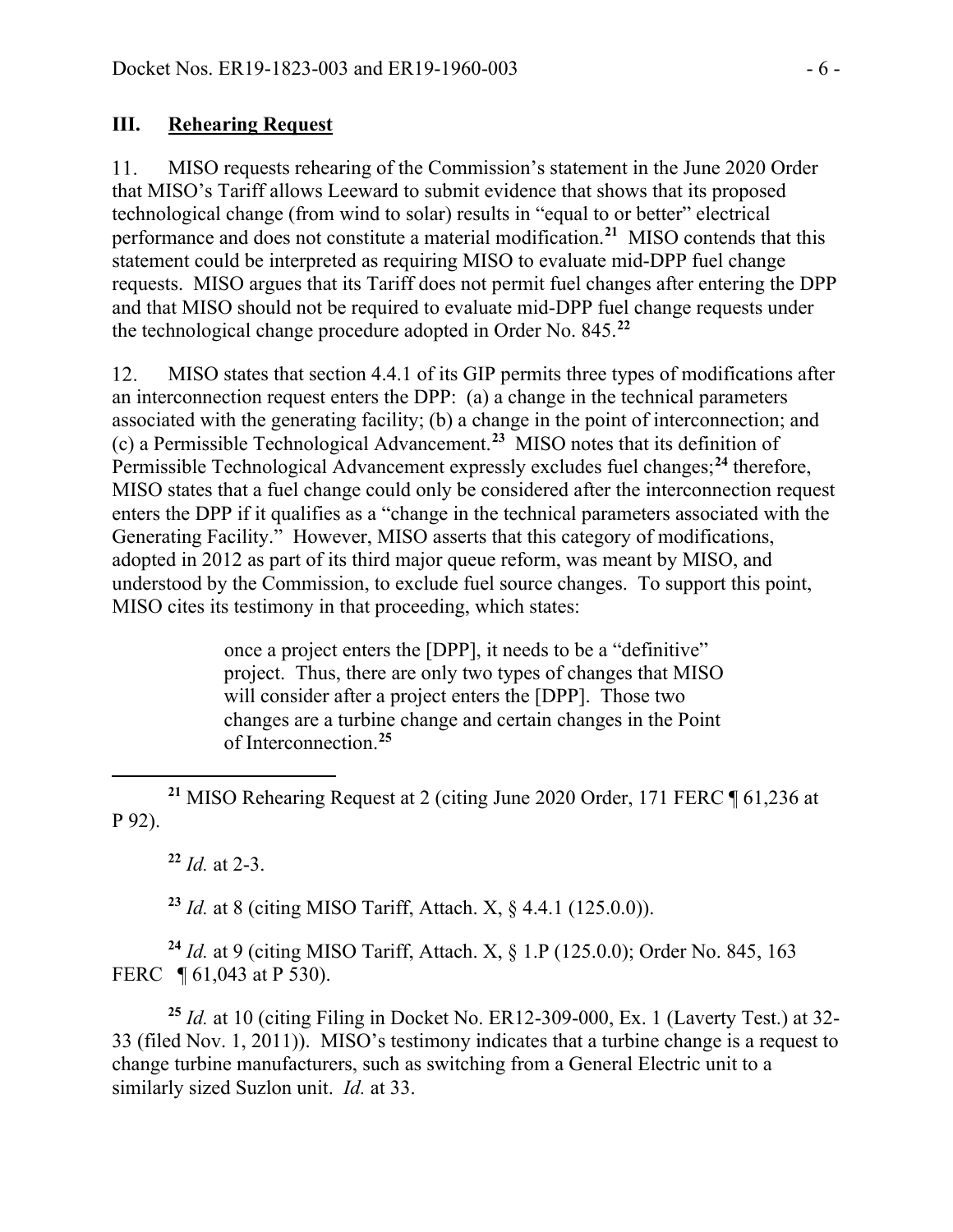13. MISO contends that the Commission acknowledged this intended limitation when it accepted this Tariff language and found that "MISO's proposal to limit the types of change permissible in the [DPP] is consistent with the need to ensure that a project that enters the [DPP] is 'definitive.'<sup>"[26](#page-6-0)</sup> MISO states that, consistent with the Commission's findings, MISO has not allowed fuel change requests to be made during the DPP, and MISO asserts that neither its Tariff nor Business Practices Manuals provide a process for such a change.**[27](#page-6-1)** MISO argues that the Commission would have to disregard the distinct regulatory context of GIP section 4.4.1(a) if it reads this provision to permit fuel changes.**[28](#page-6-2)** MISO contends that Order No. 845 neither changed MISO's existing requirements in this regard nor required MISO to develop a process to consider fuel change requests.

14. While MISO acknowledges that Order No. 845 required transmission providers to develop a separate technological change procedure for determining whether a proposed technological change is a material modification, it argues that this procedure only applies to Permissible Technological Advancements, which by definition do not include fuel changes. **[29](#page-6-3)** MISO states that its Tariff language incorporates this requirement in GIP section 4.4.1.1 by including a technological change procedure for assessing Permissible Technological Advancements, while changes "in the technical parameters associated with the Generating Facility" are assessed under the pre-existing material modification procedure (which permits only turbine changes after entering the DPP).

15. MISO argues that the Commission's interpretation of the Tariff will impose an unreasonable burden on MISO and could negatively affect MISO's coordination with affected systems.**[30](#page-6-4)** MISO explains that evaluating a proposed fuel change is an involved process that would require longer than the 30-day evaluation window given to transmission providers under Order No. 845. In particular, MISO states that evaluating fuel changes in the technological change procedure would require full re-evaluation of

<span id="page-6-1"></span><span id="page-6-0"></span>**<sup>26</sup>** *Id.* at 10 (citing *Midwest Indep. Transmission Sys. Operator, Inc*., 138 FERC ¶ 61,233, at P 223, *order on reh'g*, 139 FERC ¶ 61,253, at P 109 (2012)).

**<sup>27</sup>** *Id.* at 11.

**<sup>28</sup>** *Id.* at 11-12, 19.

<span id="page-6-3"></span><span id="page-6-2"></span>**<sup>29</sup>** *Id.* at 12 (citing *Pro Forma* LGIP, § 4.4.2 ("Section 4.4.4 specifies a separate technological change procedure including the requisite information and process that will be followed to assess whether the Interconnection Customer's proposed technological advancement under Section 4.4.2(c) [i.e., Permissible Technological Advancement] is a Material Modification")).

<span id="page-6-4"></span>**<sup>30</sup>** *Id.* at 19.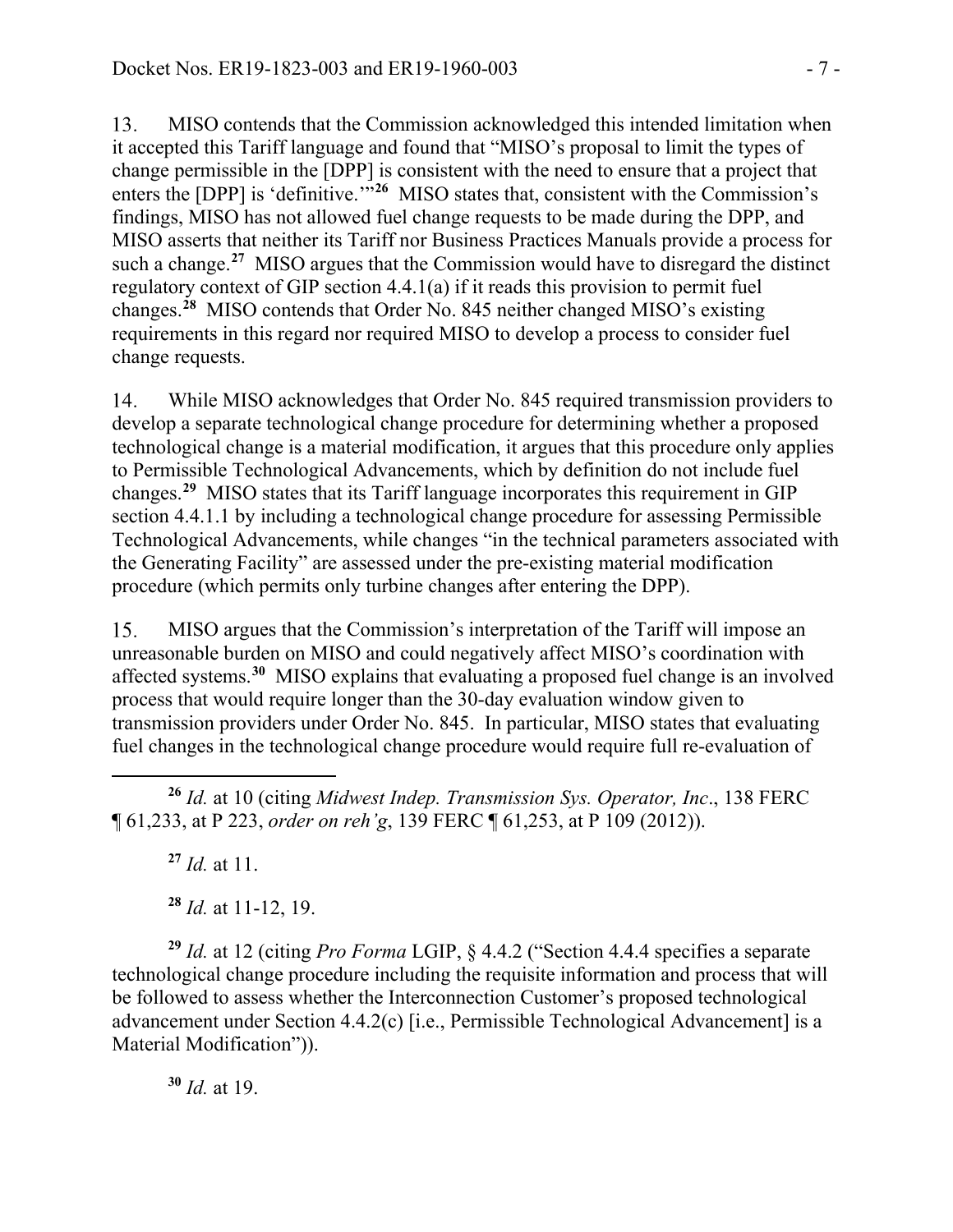DPP base case models using different dispatch assumptions (because each fuel type is dispatched differently in study cases).**[31](#page-7-0)** MISO states that it would also need to revisit or re-perform its system impact study and seek input from affected systems on the impact of such a proposed change.**[32](#page-7-1)** MISO further contends that the performance of a full fuel change request during the DPP would create uncertainty about the amount of the interconnection customer's network upgrade cost responsibility and the appropriate amount of the milestone payment during the same time period that this information is needed by other interconnection customers to make their business decisions.**[33](#page-7-2)** MISO asserts that the requirement to evaluate fuel change requests during the course of the DPP creates numerous study and queue administration incongruities that would drive delay and run contrary to the transparency goals of Order Nos. 845 and 845-A.**[34](#page-7-3)**

16. MISO asserts that there will be detrimental effects to allowing an interconnection customer to change the fuel source for its proposed generating facility without having to go through the material modification process, such as: (1) providing an incentive for the interconnection customer to game site control provisions by choosing the least burdensome fuel type at the outset of the DPP process and then switching to a different fuel source during the DPP; and (2) encouraging premature or speculative interconnection requests, thereby increasing the risk of late-stage withdrawal and cost shifts to other interconnection customers.**[35](#page-7-4)**

17. MISO does not question the Commission's authority to initiate or entertain a proceeding to examine whether fuel changes should be allowed during the DPP, but MISO argues that its filings made in compliance with Order No. 845 are not the appropriate proceeding.**[36](#page-7-5)** MISO asks that, if the Commission denies rehearing, the Commission should clarify that nothing in the June 2020 Order interpreted any preexisting Tariff requirement and, if any interconnection customer disagrees with MISO's application of the Tariff or believes any Tariff provision to be unjust and unreasonable, it may file an FPA section 206 complaint.<sup>[37](#page-7-6)</sup> MISO also requests that the Commission make

<span id="page-7-6"></span><span id="page-7-5"></span><span id="page-7-4"></span><span id="page-7-3"></span><span id="page-7-2"></span><span id="page-7-1"></span><span id="page-7-0"></span> *Id.* at 19-20. *Id.* at 20. *Id.* at 20-22. *Id.* at 23. *Id.* at 13-18. *Id.* at 24. *Id.* at 25.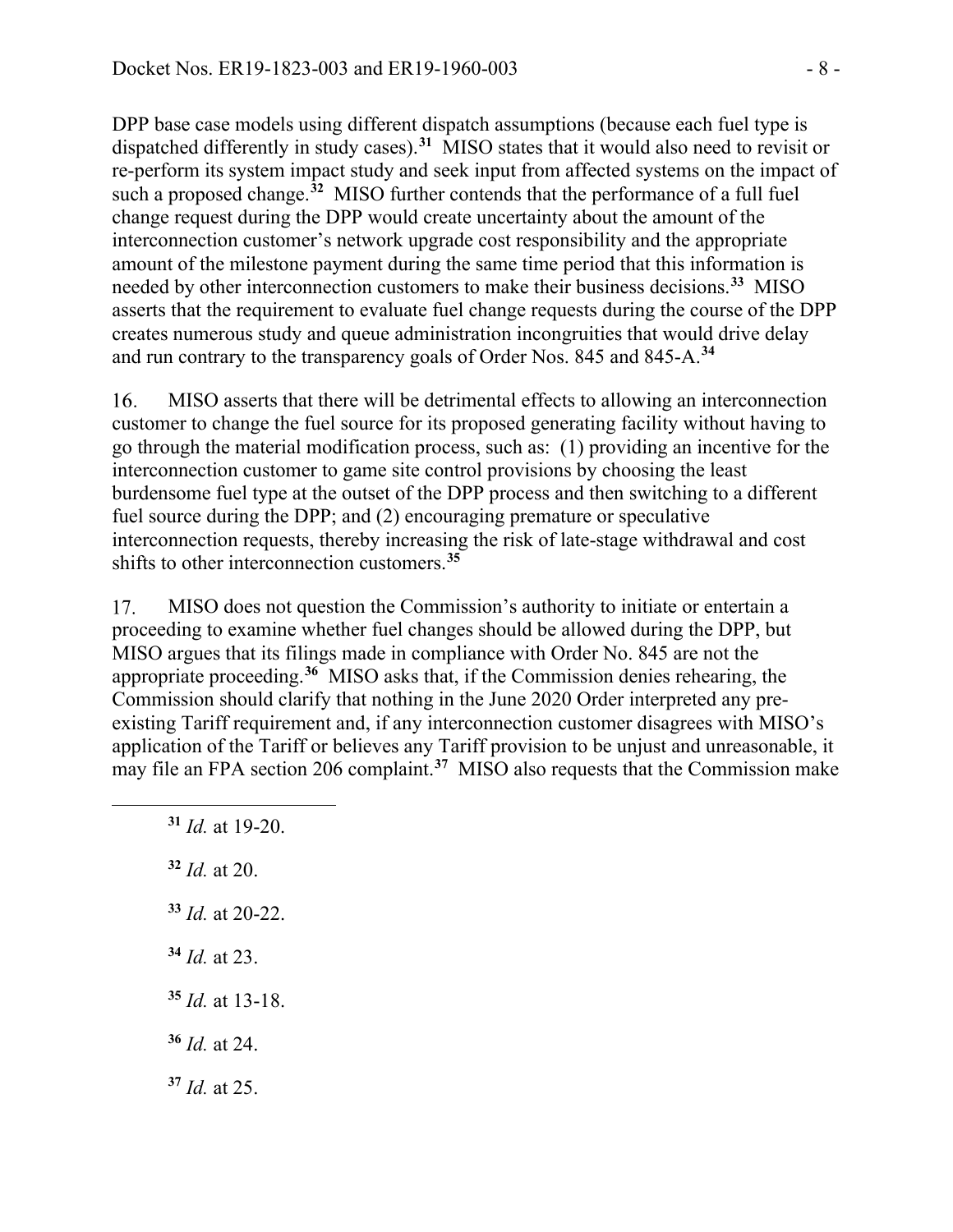clear that its decision is without prejudice to MISO's future FPA section 205 filings to further address the permissibility of, and requirements for, fuel change requests.

### **IV. Discussion**

## **A. Procedural Matters**

Rule 713(d) of the Commission's Rules of Practice and Procedure**[38](#page-8-0)** prohibits an 18. answer to a rehearing request. Accordingly, we deny Leeward's motion to answer and reject Leeward's answer to MISO's rehearing request. We find MISO's answer to Leeward's answer moot.

### **B. Substantive Matters**

19. We agree with MISO that Order Nos. 845 and 845-A did not require transmission providers to assess fuel change requests pursuant to their technological change procedures. However, as discussed below, we find that MISO's technological change procedure in GIP section 4.4.1.1, which MISO proposed on compliance with Order No. 845 and 845-A, does not currently preclude fuel change requests from consideration under that process. We therefore sustain the result of the June 2020 Order.

20. As MISO notes, GIP section 4.4.1.1 contains the separate technological change procedure required by Order Nos. 845 and 845-A. Section 4.4.1 of MISO's Tariff states that the technological change procedure in GIP section 4.4.1.1 applies when determining if a proposed Permissible Technological Advancement (which excludes fuel change requests) is a material modification. However, the language in GIP section 4.4.1.1 states that "[u]pon receipt of a technological advancement request, the Transmission Provider shall review such request and supporting documentation to determine if the proposed change is a Permissible Technological Advancement *or otherwise not a Material Modification* within 30 days."**[39](#page-8-1)** In addition, GIP section 4.4.1.1 states that an "Interconnection Customer or MHVDC Connection Customer shall submit a technological advancement request demonstrating that the proposed change is a Permissible Technological Advancement *or submitting a detailed analysis to demonstrate that the proposed change is not a Material Modification.*"**[40](#page-8-2)**

<span id="page-8-0"></span>21. We find that this Tariff language in GIP section 4.4.1.1, which was proposed by MISO on compliance with Order Nos. 845 and 845-A, does not limit the technological

**<sup>38</sup>** 18 C.F.R. § 385.713(d)(1) (2019).

<span id="page-8-1"></span>**<sup>39</sup>** MISO Tariff, Attach. X, § 4.4.1.1 (125.0.0) (emphasis added).

<span id="page-8-2"></span>**<sup>40</sup>** *Id.* (emphasis added).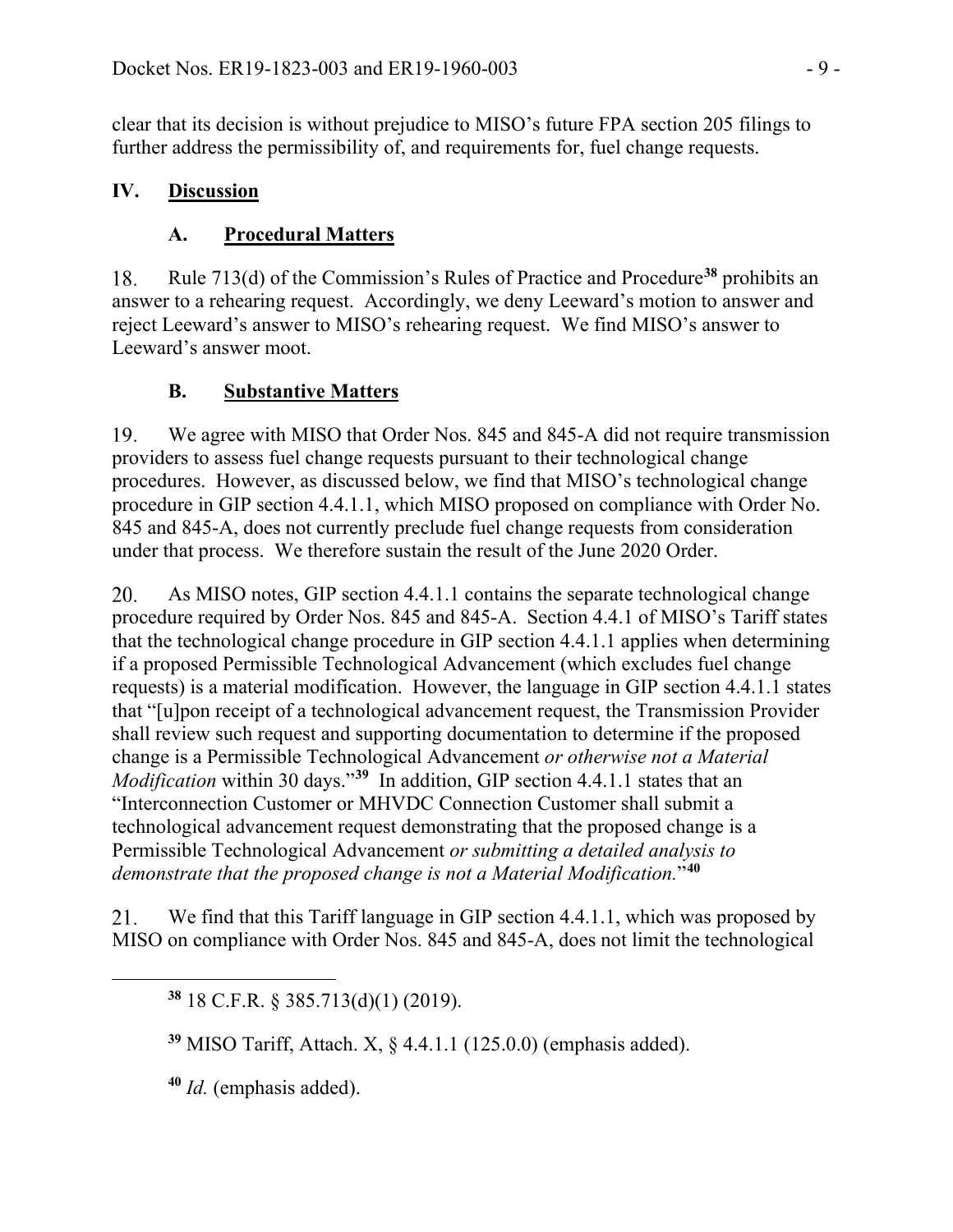change procedure to determining whether a proposed technological advancement that falls within the definition of Permissible Technological Advancement is a material modification. Instead, we find that this Tariff language permits an interconnection customer to submit a technological advancement request that does not fall within the definition of Permissible Technological Advancement (such as a fuel change) along with a detailed analysis and demonstrate that such technological advancement is not a material modification.**[41](#page-9-0)**

22. We agree with MISO that Order Nos. 845 and 845-A did not make changes to transmission providers' existing material modification procedures. In MISO's case, as MISO has explained, the existing material modification procedures in GIP section 4.4.1 apply to "a change in the technical parameters associated with the Generating Facility" and "a change to the Point of Interconnection." We grant MISO's request for clarification and clarify that nothing in the June 2020 Order interpreted the pre-existing material modification Tariff provisions in GIP section 4.4.1 – provisions which MISO has not changed as part of its Order No. 845 compliance filings. We find that the question of whether these pre-existing Tariff provisions allow an interconnection customer to submit a fuel change request after its project enters the DPP is therefore outside the scope of MISO's Order No. 845 compliance filing. We also grant MISO's request for clarification that our decision is without prejudice to MISO making any future FPA section 205 filings to further address the permissibility of, and requirements for, fuel change requests.

23. Last, in response to MISO's discussion of the alleged detrimental effects from allowing an interconnection customer to change the fuel source for its proposed generating facility during the DPP without having to go through the material modification process, we note that the June 2020 Order did not require MISO to approve fuel change requests that an interconnection customer may submit under MISO's technological change procedure during the DPP. Instead, the Commission found, and we affirm here, that MISO's technological change procedure in GIP section 4.4.1.1 does not prohibit an interconnection customer from submitting a technological advancement request, including a fuel change, along with an analysis to demonstrate that the proposed change is not a material modification. If MISO determines as part of its technological change

<span id="page-9-0"></span>**<sup>41</sup>** We find that MISO's arguments regarding the burden of being required to evaluate fuel change requests within the 30-day time period provided in the technological change procedure are misplaced because Order No. 845 does not require a transmission provider to evaluate fuel change requests in the technological change procedure. Instead, we find that the Tariff language MISO itself proposed to comply with the Order No. 845 requirement to include a technological change procedure in its Tariff does not prohibit an interconnection customer from submitting a technological advancement request that attempts to demonstrate that a fuel change is not a material modification.